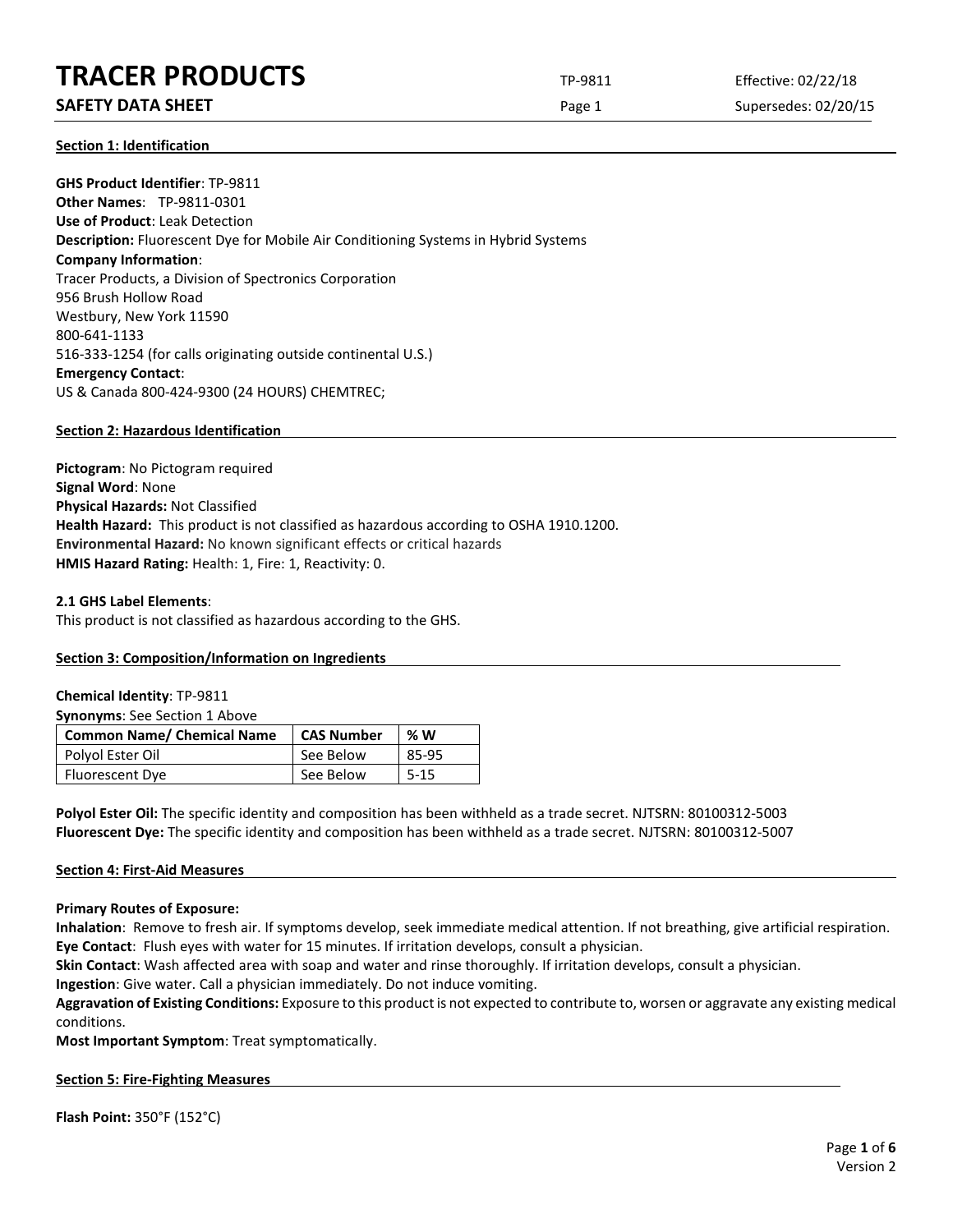| <b>TRACER PRODUCTS</b>   | TP-9811 | Effective: 02/22/18  |
|--------------------------|---------|----------------------|
| <b>SAFETY DATA SHEET</b> | Page 2  | Supersedes: 02/20/15 |

**Test Method:** Pensky-Martens Closed Cup

**Explosive Limit:** LEL (%): No data available; UEL (%): No data available

**Autoignition Temperature:** No data available

**Unusual Fire and Hazardous Combustion and Decomposition Products:** Smoke, soot, and toxic/irritating fumes (i.e., carbon dioxide, carbon monoxide, etc.). Oxides of nitrogen and carbon.

**Fire and Explosion Hazards:** May liberate irritating or toxic vapors during combustion or decomposition.

**Extinguishing Media:** Based on the NFPA guide, use dry chemical, carbon dioxide, water mist, water jet sprays, halogen, or alcohol foam suitable for Class B fires. Use water to cool containers exposed to fire. For large fires, use water spray, fog or alcohol foam, thoroughly drenching the burning material.

**Unsuitable Extinguishing Media:** High volume water with full jet. Oxidizers and reducers.

**Fire-Fighting Procedures/Equipment:** Fire fighters and others who may be exposed to the products of combustion should be equipped with NIOSH-approved, positive-pressure, self-contained breathing apparatus (SCBA) and full protective clothing. Water can be used to cool and protect containers and surroundings.

# **Section 6: Accidental Release Measures**

# **Non-Emergency Personnel**:

General Advice: Avoid inhalation and contact with skin, eyes, or clothing. Wash hands and face before eating, drinking, or using tobacco products.

Personal Protective Equipment Needed: Wear impervious gloves, shoes, and protective clothing

# **Emergency Personnel**:

Suitable Protective Gear: Wear impervious gloves, shoes and protective clothing.

Unsuitable Protective Gear: Not Applicable

**Environmental Precautions**: Prevent any contamination of local soils and water supply. Prevent ground water infiltration or any ground penetration. Avoid the spreading or entering into watercourses by using sand, soil, or other types of barriers. If contamination into water course or sewage system, alert appropriate authorities.

# **Containment/Clean-up Methods**:

Containment & Recovery of Product: Contain with absorbent material, such as clay, soil, universal binding medium, or any commercially available absorbent. Shovel reclaimed dye and absorbent into a recovery or salvage drums for disposal. For larger spills, transfer to a salvage tank for recovery or safe disposal. Any residues should be treated like a small spill. This is not a RCRA hazardous waste per Title 40 CFR 261. Stop material from contaminating soil, or from entering sewers or bodies of water. For larger spills, transfer to a salvage tank for safe recovery/disposal. Residues are treated as small spills.

Disposal**:** Either incinerate or land fill in accordance with applicable local, state and federal regulations.

# **Section 7: Handling and Storage**

**Handling Precautions:** Use product only in well ventilated areas. Avoid breathing in mists or vapors from a heated product. Avoid formation of mists. Avoid heating product near flash point. Avoid prolonged or repeated contact with skin. Handle in ambient temperature.

**Storage Conditions:** Store in a cool, dry, well-ventilated area away from heat, ignition sources, and direct sunlight. Always keep containers tightly closed. Store away from oxidizing and reducing agents.

**Personal Hygiene:** Wash hands before breaks and at the end of the work day. Do not carry cleaning clothes used to absorb product in clothing. General hygiene measures for chemicals apply.

**Empty Container Precautions:** Do not reuse empty container for any purpose.

**Special Warnings:** Hot organic chemical vapors or mists can suddenly and without warning combust when mixed with air.

# **Section 8: Exposure Controls/Personal Protection**

**Occupational Exposure Limits**: No exposure limits have been established for this product. **Biological Exposure Limits**: No data available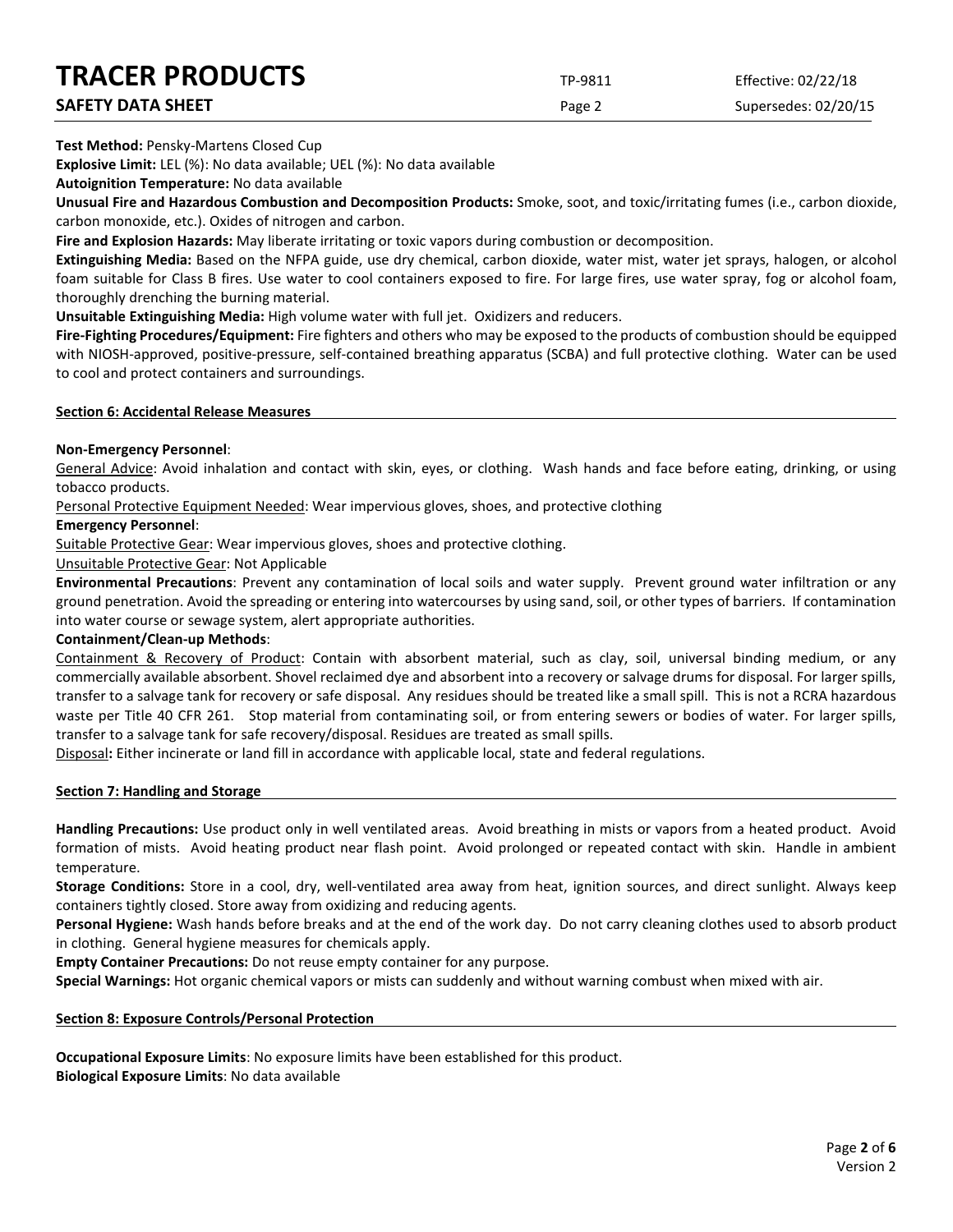| <b>TRACER PRODUCTS</b>   | TP-9811 | Effective: 02/22/18  |
|--------------------------|---------|----------------------|
| <b>SAFETY DATA SHEET</b> | Page 3  | Supersedes: 02/20/15 |

**Engineering Controls/Ventilation**: Maintain airborne concentrations below the established exposure limits by providing adequate ventilation. General (dilution) ventilation should be acceptable. Additional local exhaust ventilation is recommended where dusts, mists or vapors may be released.

**Airborne Oil Mist Exposure Limits:** Polyol Ester Oil

ACGIH TLV: 5 mg/m<sup>3</sup>, 8 hr ACGIH STEL:  $10 \text{ mg/m}^3$ OSHA PEL:  $5mg/m<sup>3</sup>$ , 8 hr

# **Personal Protective Equipment**:

Respiratory Protection: Avoid breathing vapor and/or mist. If occupational exposure limits are exceeded wear NIOSH/OSHA approved equipment. Use a respiratory protection fitted with a combination filter A-P3 for short term use. High airborne concentrations may necessitate the use of self-contained breathing apparatus (SCBA) or a supplied air respirator. Respiratory protection programs must be in compliance with 29 CFR 1910.134.

Skin Protection: Wear protective clothing and appropriate impervious gloves.

Eye Protection: Wear safety goggles with peripheral coverage approved to EU Standard EN 166, AS/NZS 1337. An eye wash facility should be readily available.

Hand Protection: When in contact with material, be sure to use proper gloves approved to standards (Europe: EN 374, U.S.: F739, & AS/NZS: 2161). Gloves made from neoprene, nitrile or butyl rubber may provide suitable chemical protection.

Hygiene Measures: Wash thoroughly after handling, especially before eating, drinking, smoking, or using restroom facilities.

# **Section 9: Physical and Chemical Properties**

**Physical State**: Liquid **Appearance**: Amber **Odor**: Mild **Odor Threshold**: no data available **pH**: no data available **Melting Point**: No data available **Freezing Point**: No data available **Initial Boiling Point**: >392°F (200°C) **Boiling Range**: no data available **Flash Point (COC)**: Greater than 305° F (152° C) **Evaporative Rate**: No data available **Solid Flammability**: No data available **Gas Flammability**: No data available **Upper Explosive Limit**: No data available **Lower Explosive Limit**: No data available **Vapor Pressure 68**° **F (20**° **C)** : <0.01 mm/Hg **Vapor Density (Air= 1)** : >1 **Relative Density**: 0.98 **Solubility in Water**: < 0.1 % **Partition Coefficient: n-octanol/water**: No data available **Auto-ignition Temperature**: No data available **Decomposition Temperature**: No data available **Viscosity at 40°C**: 61.02 **Viscosity at 100°C: 9.10 Percent Volatile by Volume (%)**: 0 **Evaporation Rate (Butyl Acetate=1)**: < 0.01 **Volatile Organic Content (VOC) Component**: None

**Note:** The physical data presented above are typical values and should not be construed as a specification.

# **Section 10: Stability and Reactivity**

**Reactivity**: This product is non-reactive under ambient conditions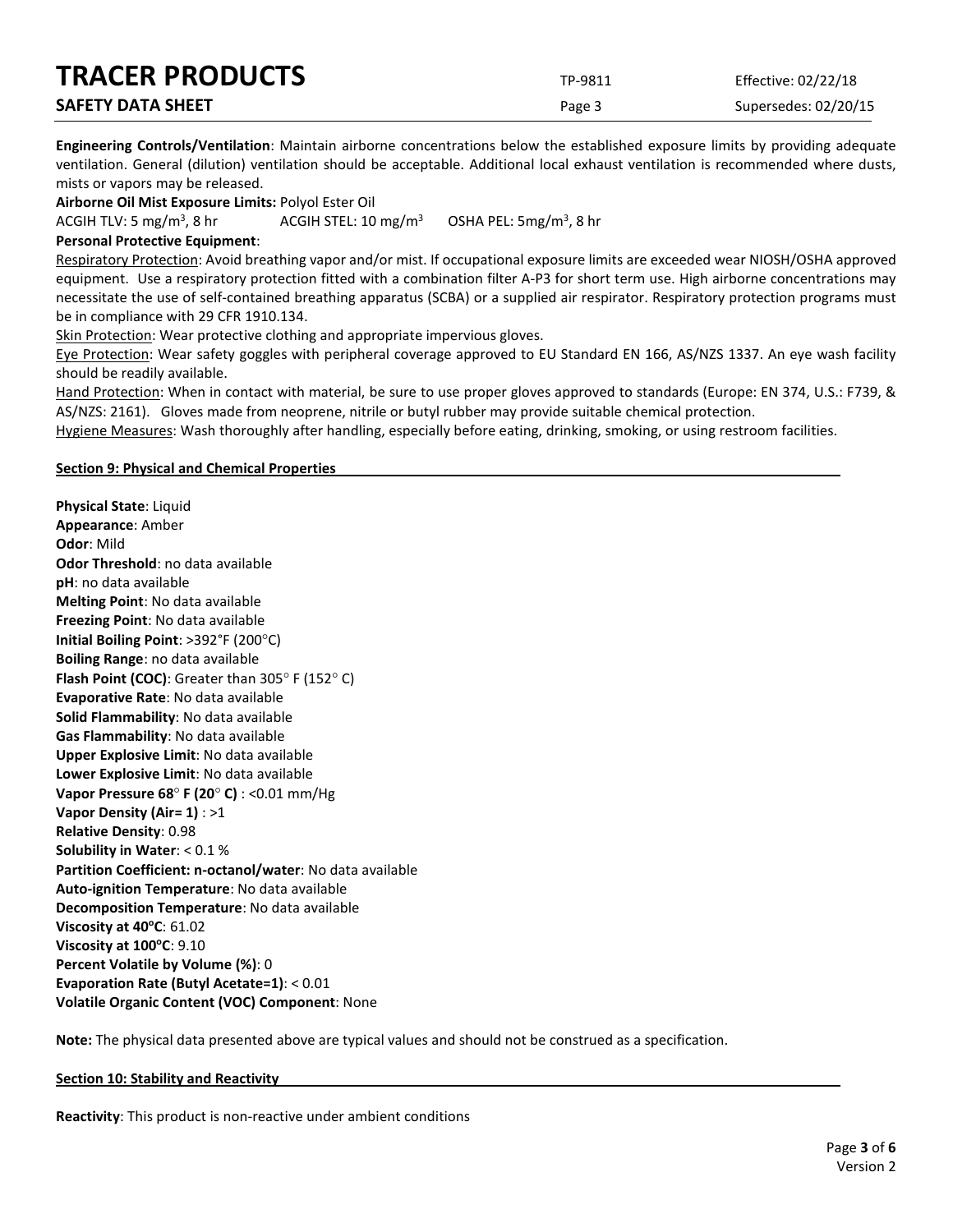| <b>TRACER PRODUCTS</b> | TP-9811 | Effective: 02/22/18  |
|------------------------|---------|----------------------|
| SAFETY DATA SHEET      | Page 4  | Supersedes: 02/20/15 |

**Stability**: Stable under normal conditions of use.

**Conditions to Avoid**: High temperatures & a source of ignition. Toxic fumes may be released if product is heated above decomposition point.

**Incompatible Materials**: Strong Acids, Strong oxidizing agents, and Reducing agents

Hazardous Decomposition Products: In the event of combustion, CO and CO<sub>2</sub> will be formed.

**Hazardous Polymerization**: Will not occur

# **Section 11: Toxicological Information**

|                             |        | <b>Fluorescent Dye</b> | <b>Polyol Ester Oil</b> |
|-----------------------------|--------|------------------------|-------------------------|
| Oral LD <sub>50</sub>       | Rat    | >5000 mg/kg            | >2000 mg/kg             |
| Dermal LD <sub>50</sub>     | Rabbit | >2000 mg/kg            | >2000 mg/kg             |
| Inhalation LC <sub>50</sub> | Rat    | No data available      | $>5.1$ mg/l             |
| Eye Irritation              | Rabbit | No data available      | Not Irritating          |
| Skin Irritation             | Rabbit | No data available      | No data available       |

# **Carcinogenicity**:

| Carcinogenicity        | ACGIH | <b>IARC</b> | <b>NTP</b> | <b>OSHA</b> |
|------------------------|-------|-------------|------------|-------------|
| Polyol Ester Oil       | Nο    | N٥          | N٥         | N٥          |
| <b>Fluorescent Dye</b> | Nο    | N٥          | N٥         | N٥          |

Summary Comments: According to ACGIH, IARC, NTP, and OSHA, the polyol ester and the fluorescent dye are not considered to be a hazardous carcinogen to humans.

**Reproductive Toxicity**: No data available

**STOT-single exposure**: No data available

# **STOT-repeated exposure**:

|                    |     | <b>Fluorescent Dye</b> | <b>Polyol Ester Oil</b> |
|--------------------|-----|------------------------|-------------------------|
| Oral mg/kg         | Rat | No data available      | 1613                    |
| Dermal mg/kg       | Rat | No data available      | No data available       |
| Inhalation mg/l/4h | Rat | No data available      | No data available       |

# **Aspiration Hazard:** No

**Likely Routes of Exposure**: Eyes, skin and respiratory tract

# **Symptoms**:

Eye Contact: May cause mild irritation

Skin Contact: May cause mild irritation

Inhalation: May cause mild respiratory irritation

Ingestion: May cause gastrointestinal irritation

# **Section 12: Ecological Information**

# **Toxicity**:

|                                        | <b>Fluorescent Dye</b> | <b>Polyol Ester Oil</b> |
|----------------------------------------|------------------------|-------------------------|
| Fish $LL_{50}$ 96hr mg/l               | No data available      | $>100$ mg/l             |
| Crustacean LL <sub>50</sub> 96hr. mg/l | No data available      | > 10000 mg/L            |
| Algae <b>NOEL</b> 72hr. mg/l           | No data available      | $>100$ mg/l             |

**Persistence & Degradability**: Readily biodegradable **Bioaccumulation Potential**: Does not readily bioaccumulate **Mobility in Soil**: No data available **Behavior in Sewage Plants:** No data available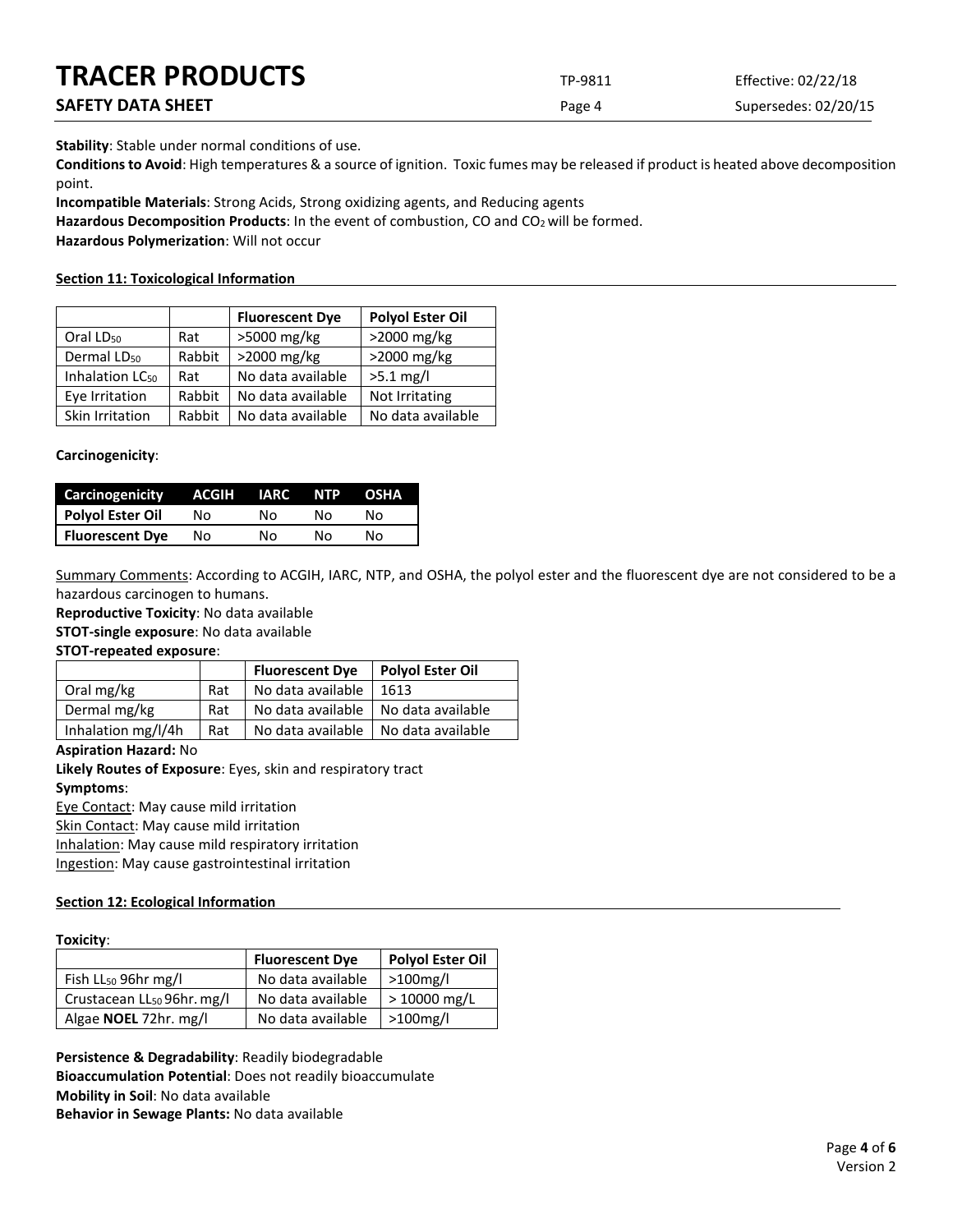# **TRACER PRODUCTS** TP-9811 Effective: 02/22/18

**PBT vPvB:** This substance is not a PBT vPvB

# **Section 13: Disposal Considerations**

**General Statements:** Federal regulations may apply to empty container. State and/or local regulations may be different.

**Disposal:** Recover or recycle if possible, otherwise, dispose of in accordance with all local, state, and federal regulations. Sewage disposal is discouraged

**Special Instructions:** Be sure to contact the appropriate government environmental agencies if further guidance is required. Do not remove labels from container until container is cleaned properly. Containers can be reused or disposed of by landfill or incineration if appropriate to local law. Water with cleaning agents is required

**Hazardous Waste Number:** Not a RCRA hazardous waste

# **Section 14: Transport Information**

**General Comments**: This product is not classed as hazardous or regulated for transport under 49 CFR, IATA/ICAO, or IMDG **49 CFR: DOT Shipping Name:** Not Regulated **DOT Label:** N/A **DOT Identification No.:** Not Applicable; Nonregulated shipments by air under 49 CFR, IATA/ICAO AND IMO **Transport by Road/Rail (ADR/RID): UN Proper Shipping Name:** Not Applicable **Transport Hazard Class:** Not Applicable **Packing Group:** Not Applicable **Classification Code:** Not Applicable

**LQ (ADR 2013):** Not Applicable

**LQ (ADR 2009):** Not Applicable

**Environmental Hazard:** Not Applicable

**Tunnel Restriction Code:** Not Applicable

**Transport by Sea (IMDG):** 

**UN Proper Shipping Name:** Not Applicable

**Transport Hazard Class:** Not Applicable

**Packing Group:** Not Applicable

**Marine Pollutant:** Not Applicable **Environmental Hazard:** Not Applicable

**Transport by Air (IATA):**

**UN Shipping Name**: Not Applicable

**Transport Hazard Class**: Not Applicable

**Packing Group Number**: Not Applicable

**Environmental Hazards**: Not Applicable

**Special Precautions for User:** Unless otherwise specified, general measures for safe transport must be followed **Transport in Bulk:** Non-dangerous material according to transport regulations

# **Section 15: Regulatory Information**

# **Inventory Status:**

Polyol Ester Oil: is listed or are excluded from listing on TSCA, DSL, & AICS inventories Fluorescent Dye: is listed or are excluded from listing on TSCA, DSL, AICS, IECSC, & ENCS inventories **SARA Title III Information**: This product contains no chemicals subject to the reporting requirements of Section 313 of the emergency planning and community right to know act.

**SARA - Section 302-Extremely Hazardous Substances:** No regulated ingredients.

**SARA - Section 302-Reportable Quantity:** None.

**SARA - Section 311/312-Hazard Categories:**

**SAFETY DATA SHEET** SUPERFOUR SAFET ASSESSED A REPORT OF SUPERFOURING SUPERFOURING SUPERFOURING SUPERFOURING SUPERFOURING SUPERFOURING SUPERFOURING SUPERFOURING SUPERFOURING SUPERFOURING SUPERFOURING SUPERFOURING SUPERFOUR